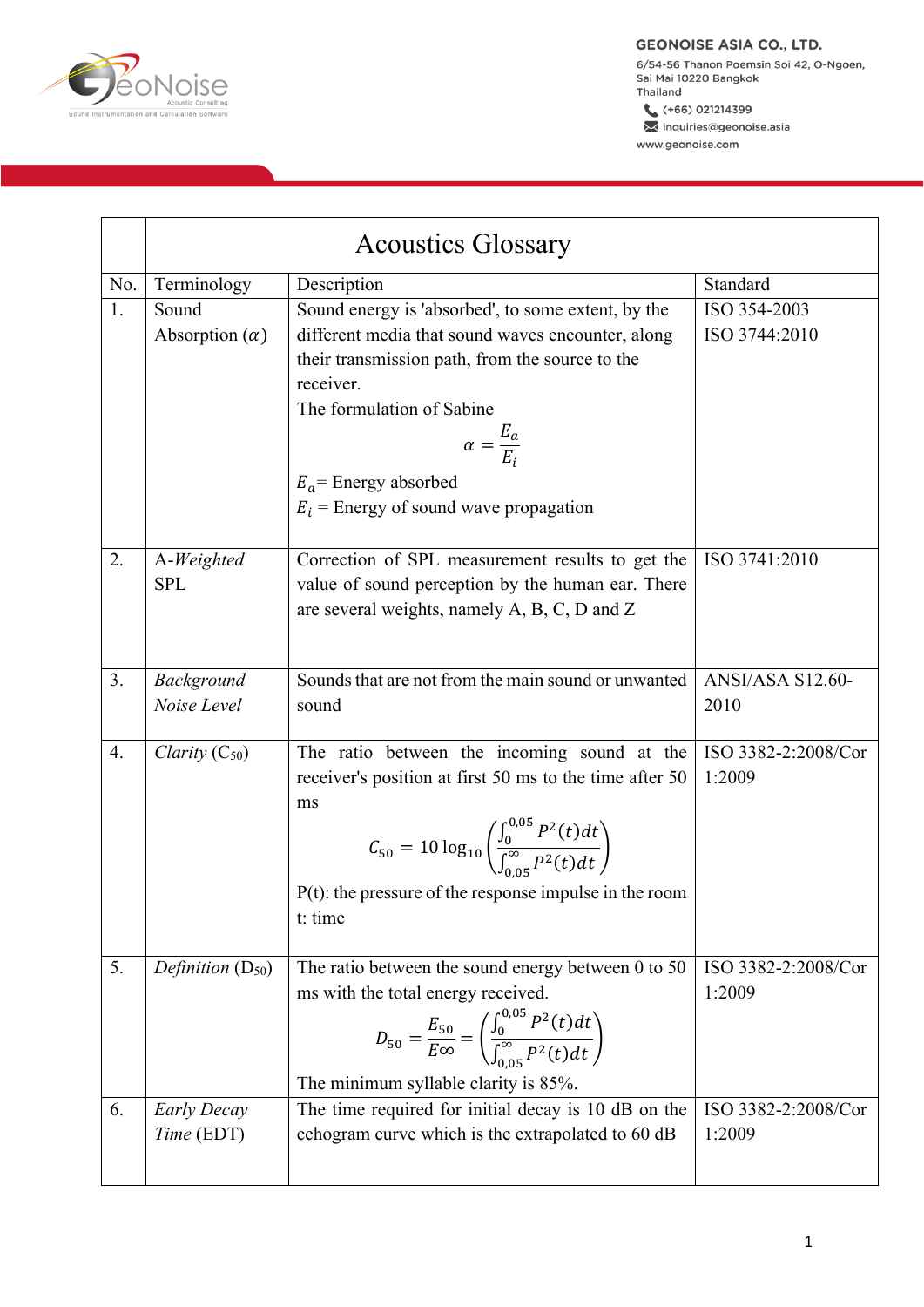

6/54-56 Thanon Poemsin Soi 42, O-Ngoen,<br>Sai Mai 10220 Bangkok<br>Thailand  $( +66) 021214399$ 

inquiries@geonoise.asia www.geonoise.com

|     | <b>Flanking Sound</b>     | Sound transmission from a source room to the                    | ISO 15186-2:2003      |
|-----|---------------------------|-----------------------------------------------------------------|-----------------------|
|     |                           | receiving room through fields other than a separate             |                       |
|     |                           | partition. In practice, flanking noise is always                |                       |
|     |                           | present.                                                        |                       |
| 7.  | Impulse                   | Interaction between sound sources and the surface               | ISO 3382-2019 part 1  |
|     | response                  | of the room displayed in the time sequence pattern              |                       |
|     |                           | of sound reflection, and reduction of sound energy              |                       |
|     |                           | at any time or any reflected sound information.                 |                       |
| 8.  | <b>Impact Sound</b>       | The average sound pressure level in the receiver                | IEC 801-31-41         |
|     | Pressure Level            | room during impact noise testing. The average sound             |                       |
|     | (L <sub>i</sub> )         | pressure level in a particular frequency band in the            |                       |
|     |                           | receiving room when the floor being tested with an              |                       |
|     |                           | impact sound source that complies with the standard.            |                       |
| 9.  | Noise Criterion           | A standard that describes the relative loudness of an           | ANSI S3.4 American    |
|     | (NC)                      | indoor room with a frequency range from 63-8000                 | National Standard     |
|     |                           | Hz. The method used is based on measurements from               | Procedure for the     |
|     |                           | the SPL.                                                        | Computation of        |
|     |                           |                                                                 | Loudness of Noise     |
| 10. | Noise Isolation           | Calculated from noise reduction by comparing                    | ASTM E336 and         |
|     | Class (NIC)               | measurement data with reference using STC criteria              | ASTM E413             |
|     |                           | calculation in two rooms.                                       |                       |
|     |                           |                                                                 |                       |
|     |                           |                                                                 |                       |
| 11. | <b>Noise Rating</b>       | in<br>explain<br>acceptable noise<br>indoor<br>To<br>an         | ISO 1973              |
|     | Curve (NR)                | environment for hearing and communication. NR is                |                       |
|     |                           | plotted with SPL at different frequencies, from 31.5            |                       |
|     |                           | to 8000 Hz.                                                     |                       |
|     |                           |                                                                 |                       |
| 12  | Normalized                | The level of impact sound is normalized in the Lab: ISO 140/VI- |                       |
|     | <b>Impact Sound</b>       | standard absorption area in the receiver room.                  | 1978                  |
|     | Pressure Level            | $L_n = L_i + 10 \log(A/A_0)$                                    | Field: ISO 140/VII-   |
|     | $(Ln \, \text{dan } L'n)$ | A = Sound absorption area                                       | 1978                  |
|     |                           | $A0$ = Reference absorbtion area                                |                       |
| 13. | Normalized                | A quantity that used to measure differences in                  | ISO 16283 (parts 1-3) |
|     | Level Difference          | different compilation spaces to measure sound levels            |                       |
|     | (DN)                      | $D_n = D - 10 \log(A/A_0)$                                      |                       |
|     |                           | $D$ = Level difference (dB)                                     |                       |
|     |                           | A= Sound absorption area                                        |                       |
|     |                           | $A_0$ = reference absoption area                                |                       |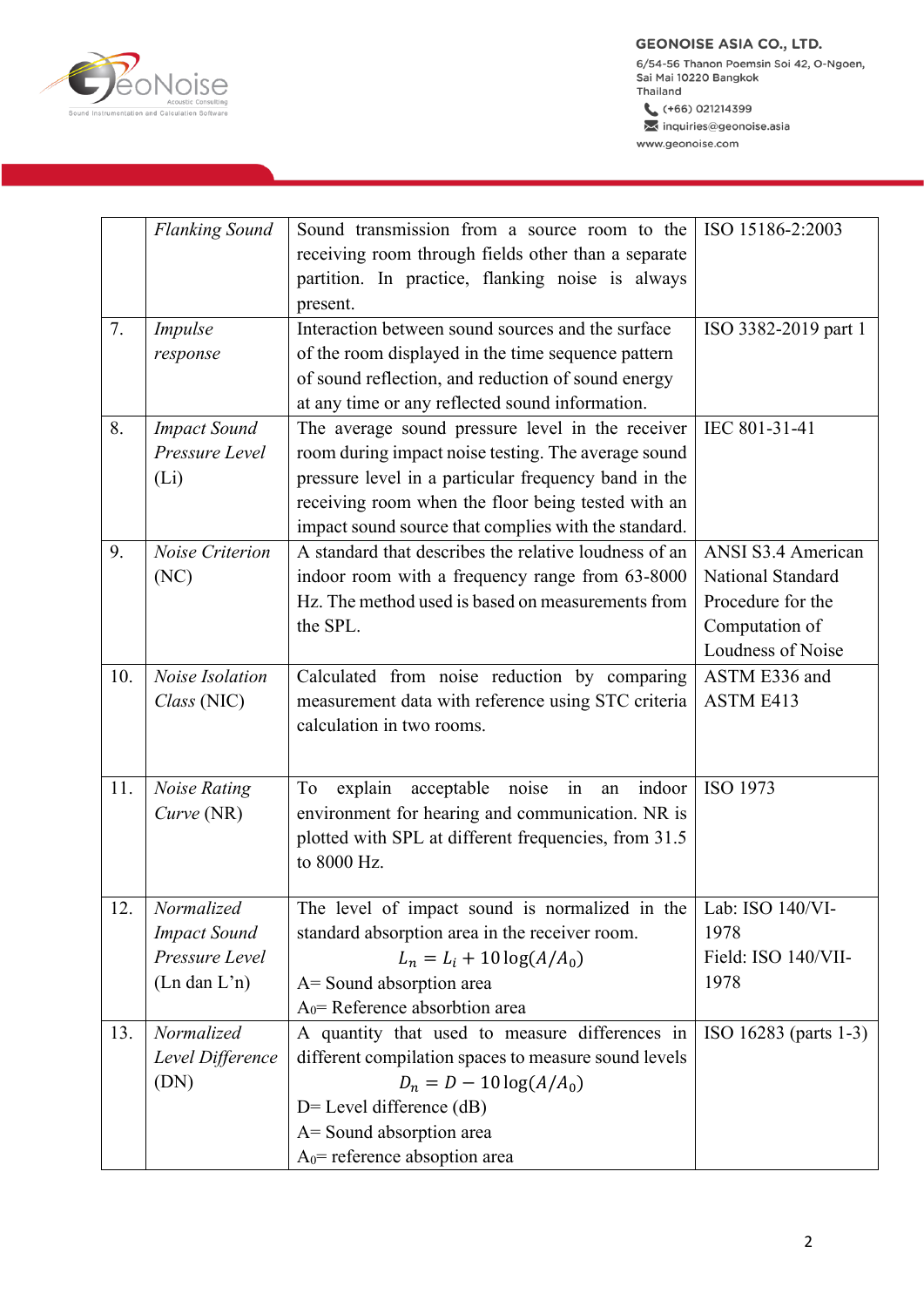**MOISE** 

6/54-56 Thanon Poemsin Soi 42, O-Ngoen,<br>Sai Mai 10220 Bangkok Thailand

 $( +66) 021214399$ inquiries@geonoise.asia www.geonoise.com

| 14. | Preferred Noise                 | A noise measurement system for continuous or                       | ANSI S12.2-1995 |
|-----|---------------------------------|--------------------------------------------------------------------|-----------------|
|     | Criterion (PNC)                 | ambient noise in indoor environments proposed by                   |                 |
|     |                                 | Leo Beranek in 1971. Generally, PNC is used to                     |                 |
|     |                                 | justify a background source of noise from an                       |                 |
|     |                                 | acceptable ventilation. PNC is a modified form of                  |                 |
|     |                                 | NC because it can be used at low frequencies.                      |                 |
| 15. | Reverberation                   | The time it takes for a sound energy to decay up to                | ISO 3382-1:2009 |
|     | <i>time</i> $(T_{60}, T_{30},$  | one thousandth of its initial energy or sound                      |                 |
|     | $T_{20}$                        | pressure decays up to one thousandth of its initial                |                 |
|     |                                 | sound pressure, which is 60dB                                      |                 |
|     |                                 | Sabine: $T_{60} = 0.161 \frac{V}{S_{\alpha}}$                      |                 |
|     |                                 | Norris-Errying                                                     |                 |
|     |                                 |                                                                    |                 |
|     |                                 | $T_{60} = -0.161 \frac{V}{Sln(1-\alpha)}$                          |                 |
|     |                                 | V: Volume of space                                                 |                 |
|     |                                 | S: Surface area of space                                           |                 |
|     |                                 | $\alpha$ : absorption coeffecient                                  |                 |
|     |                                 |                                                                    |                 |
| 16. | Scattering                      | Uneven surfaces that can cause reflected waves are                 | ISO 17497-1     |
|     |                                 | not in accordance with the reflection equation.                    |                 |
| 17. | - Sound                         | SPL: The difference between the pressure caused by                 | ISO 3741:2010   |
|     | Pressure Level                  | a sound wave and the ambient pressure of the media                 |                 |
|     | (SPL)                           | the sound wave is passing through, expressed in                    |                 |
|     | - Sound                         | logarithms                                                         |                 |
|     | <b>Intensity Level</b><br>(SIL) | $SPL(dB) = 20 \log_{10} \left( \frac{P_{actual}}{P_{ref}} \right)$ |                 |
|     | Sound Power                     |                                                                    |                 |
|     | Level (SWL)                     | SIL: logarithm of the ratio of a given intensity of                |                 |
|     |                                 | sound in a stated direction to the reference sound                 |                 |
|     |                                 | intensity. Such intensity level in decibels is ten times           |                 |
|     |                                 | the logarithm to the base ten of the ratio and is also             |                 |
|     |                                 | known as the sound energy flux density level.                      |                 |
|     |                                 | $SIL(dB) = 10 \log_{10}(\frac{I}{I_0})$                            |                 |
|     |                                 | $I_0 = 10^{-12}$ W/m <sup>2</sup>                                  |                 |
|     |                                 | SWL: The total acoustic power radiated by a source,                |                 |
|     |                                 | in all directions and measured in watts (W).                       |                 |
|     |                                 | $SWL = 10 \log \left(\frac{W}{W_0}\right)$                         |                 |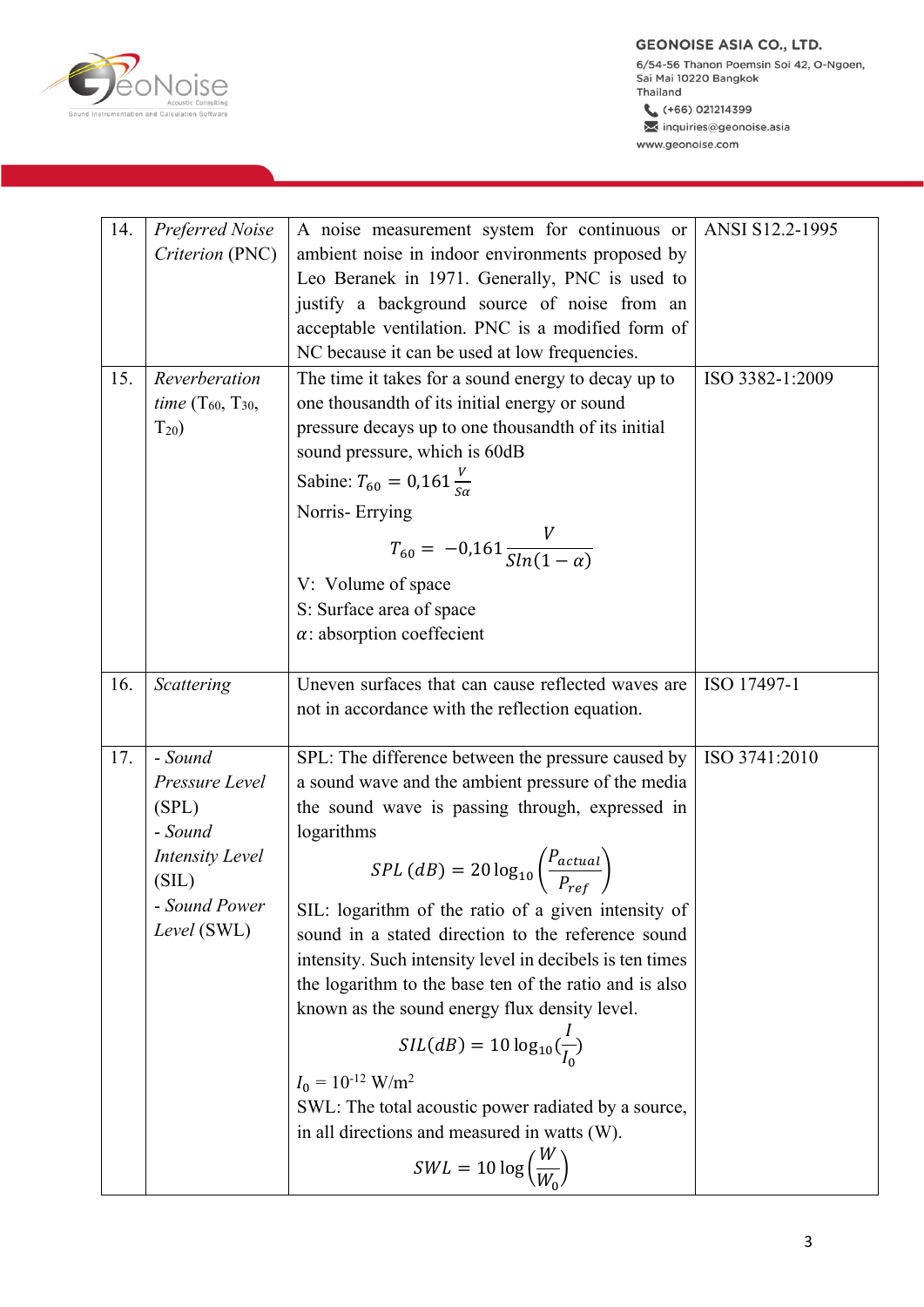**PONOISE** 

6/54-56 Thanon Poemsin Soi 42, O-Ngoen, Sai Mai 10220 Bangkok Thailand

 $( +66) 021214399$ 

inquiries@geonoise.asia www.geonoise.com

|     |                                            | $W_0 = 10^{-12} W$                                                                                                                                                                                                                                                                                                                                                                                                                                                                                                                                                                                                                                                                                |                                                                    |
|-----|--------------------------------------------|---------------------------------------------------------------------------------------------------------------------------------------------------------------------------------------------------------------------------------------------------------------------------------------------------------------------------------------------------------------------------------------------------------------------------------------------------------------------------------------------------------------------------------------------------------------------------------------------------------------------------------------------------------------------------------------------------|--------------------------------------------------------------------|
|     |                                            |                                                                                                                                                                                                                                                                                                                                                                                                                                                                                                                                                                                                                                                                                                   |                                                                    |
| 18. | Sound<br><b>Reduction Index</b><br>(R)     | Measurement of the sound insulation properties of<br>materials or building elements in the frequency band.<br>$R = 10 \log(W_1/W_2)$<br>$W1$ : sound power incident on the element under test<br>$W2$ : sound power at the other side<br>For measurements using sound pressure, R,<br>calculated by<br>$R = L_1 - L_2 + 10 \log(S/A)$<br>$L_1$ : average sound pressure level in the source space<br>$L_2$ : sound pressure level in the receiver room<br>S: Testing Area                                                                                                                                                                                                                         | ISO 10140-2010                                                     |
| 19. | Sound<br>Transmission<br>Class (STC)       | A: The sound absorption area of the receiving room<br>Quantity that measures how well the building<br>partition weakens the sound in the air and shows the<br>performance of the acoustic insulation of the<br>building blocks of the room. STC does not work at<br>low frequencies. STC is used as a method for<br>comparing different partitions of ceiling, floor, door<br>and window walls. STC is calculated based on the<br>value of the TL tested at frequencies from 125 to<br>4000 Hz and plotted on the graph.<br>On the STC graph, each curve must not have a<br>difference of more than 8 dB and the sum of all the<br>differences between the curves must not be more<br>than 32 dB. | <b>ASTM</b> International<br><b>Classification E413</b><br>and E90 |
|     | Spectrum<br><b>Adaption Terms</b><br>(Ctr) | Standardized values on the reference curve on the<br>weighting value of airborne sound insulation. Ctr is<br>used in the spectrum for urban traffic noise.                                                                                                                                                                                                                                                                                                                                                                                                                                                                                                                                        | ISO 717-1-2013                                                     |
| 20. | Speech<br>Transmission<br>Index (STI)      | Acoustic parameters that describe how the quality of<br>sound transmission in a room. This parameter has a<br>range from 0 to 1. The closer to 1 the better                                                                                                                                                                                                                                                                                                                                                                                                                                                                                                                                       | <b>BS EN 60268-</b><br>16:2011                                     |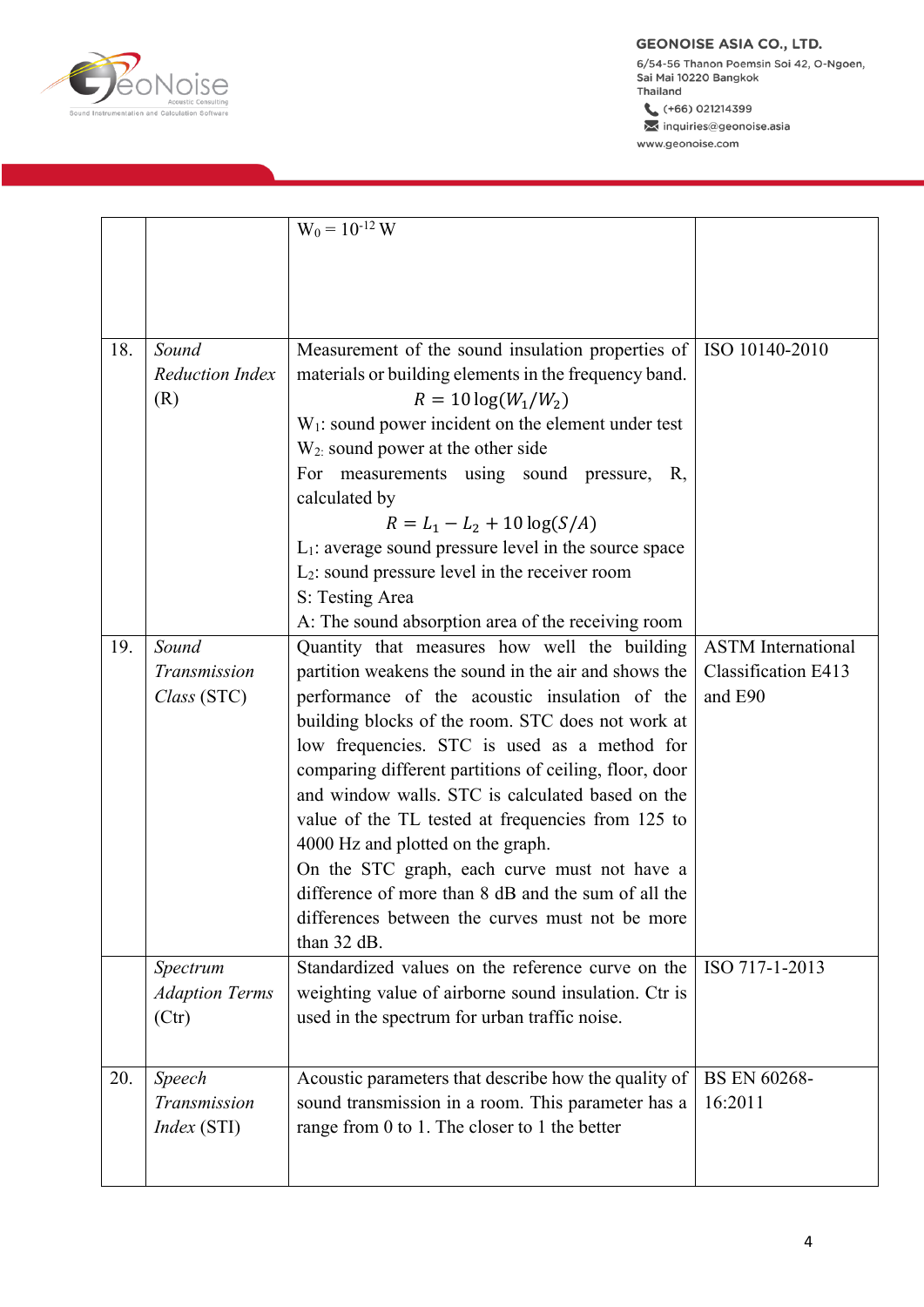

6/54-56 Thanon Poemsin Soi 42, O-Ngoen, Sai Mai 10220 Bangkok Thailand

 $( +66) 021214399$ inquiries@geonoise.asia www.geonoise.com

|     |                                                                                 | $STI = \frac{\sqrt{\left(\frac{S}{N}\right)_{app} + 15}}{30}$                                                                                                                                                                                                                                                                                                                                                                                                                                                                                                                                                                                                                                          |                                                                     |
|-----|---------------------------------------------------------------------------------|--------------------------------------------------------------------------------------------------------------------------------------------------------------------------------------------------------------------------------------------------------------------------------------------------------------------------------------------------------------------------------------------------------------------------------------------------------------------------------------------------------------------------------------------------------------------------------------------------------------------------------------------------------------------------------------------------------|---------------------------------------------------------------------|
| 21. | Sound<br>Transmission<br>Loss(STL)                                              | A quantity that calculates the difference in sound<br>level (dB) between one side to another<br>$\Delta L_{TL} = -10 \log \tau$<br>$\overline{L_r} = \overline{L_s} - \Delta L_{TL} = 10 \log \left( \frac{S_w}{R_r} \right)$<br>$\overline{L_r}$ SPL in the receiver room (dB)<br>$\overline{L_s}$ = SPL in the source room (dB)<br>$\tau$ = The fraction is transmitted to the receiving room<br>through the wall<br>$\Delta L_{TL}$ Transmission loss in reverberant field<br>$S_w$ = Transmission surface area (m <sup>2</sup> )<br>$R_r$ = receiving room constanta (m <sup>2</sup> )<br>Sound lavel is calculated at a distance of $r \ge$<br>$0.63\sqrt{R}$ from the source and 1 m from highly | Lab: ASTM E90<br>Field: ASTM E336<br>dan ISO 140/IV                 |
|     |                                                                                 | reflective surface                                                                                                                                                                                                                                                                                                                                                                                                                                                                                                                                                                                                                                                                                     |                                                                     |
| 22. | Standardized<br>Level Difference<br>(DnT)                                       | Sound levels difference between a pair of room, in<br>frequency band and standardized to reference of<br>reverberation time is 0.5s<br>$DnT = D + \log(T/T_0)$<br>D= level difference<br>$T = RT$ in the receiver room<br>$T_0$ = RT reference 0,5s<br>DnT calculated the transmission path between spaces<br>and provides a direct correlation with subjective<br>impression of airborne sound insolation.                                                                                                                                                                                                                                                                                            | Between two rooms:<br>ISO 140/IV-1978<br>facade: ISO 140/V-<br>1978 |
| 23. | Standardized<br><b>Impact Sound</b><br>Pressure Level<br>$(LnT \, dan \, L'nT)$ | Standardized Impact Sound Pressure Level (Li)<br>values for Reverberation Time reference of 0.5s.<br>$LnT(dB) = Li - 10log (T/T_0)$<br>T: Reverberation Time measurement (s)<br>$T_0 = 0.5$ s                                                                                                                                                                                                                                                                                                                                                                                                                                                                                                          | ASTM E 989 - 89                                                     |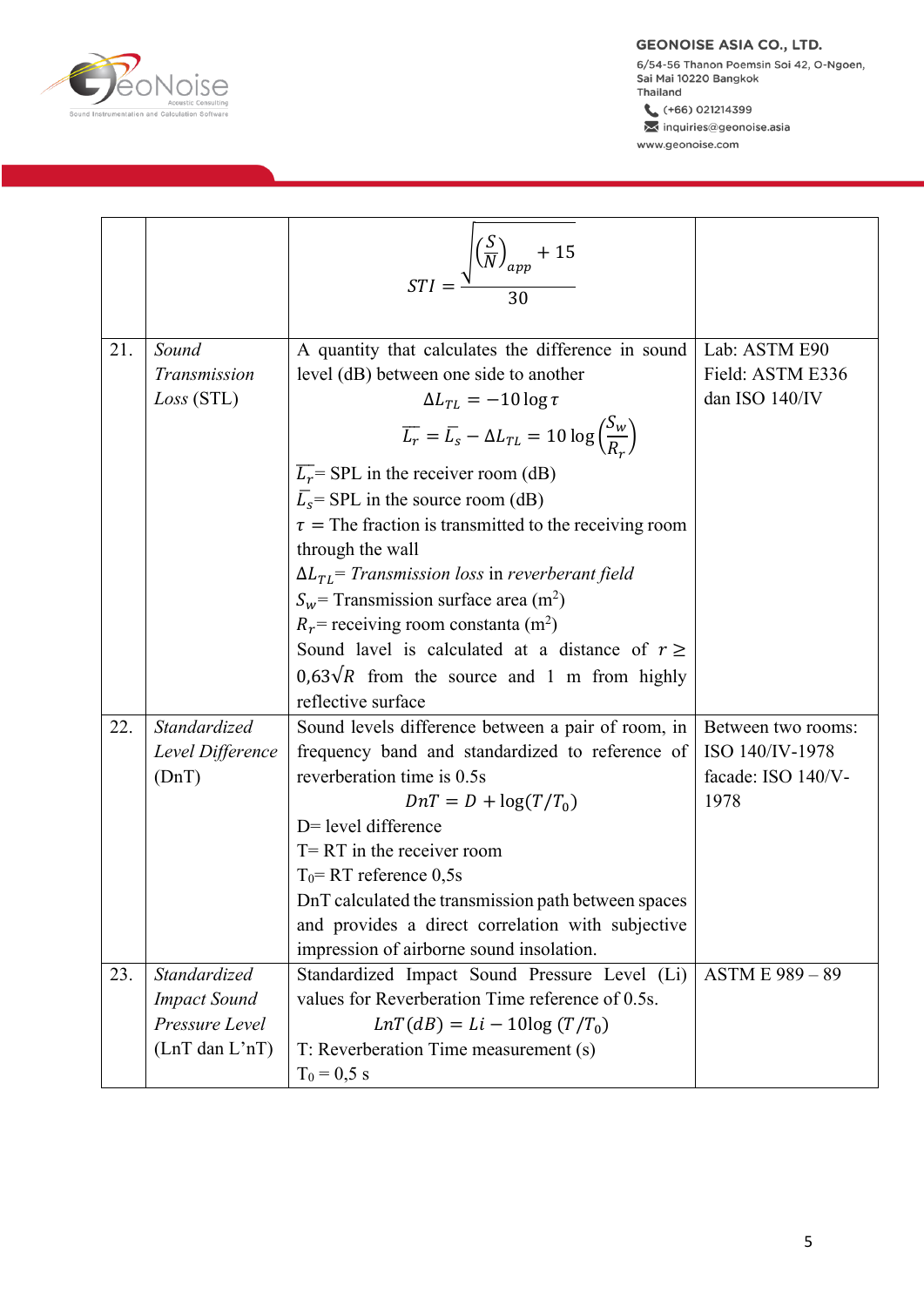

6/54-56 Thanon Poemsin Soi 42, O-Ngoen, Sai Mai 10220 Bangkok Thailand

 $( +66) 021214399$ Minquiries@geonoise.asia www.geonoise.com

| 24. | Weighted Level<br>Difference (Dw)                                                                      | A value representing the ratio between the spectrum<br>measured with the standard at ISO 717 for airborne<br>and impact insulation. Dw is usually used to<br>characterize insulation between spaces in a building          | <b>BS EN ISO 717-</b><br>1:2013        |
|-----|--------------------------------------------------------------------------------------------------------|----------------------------------------------------------------------------------------------------------------------------------------------------------------------------------------------------------------------------|----------------------------------------|
| 25. | Weighted<br>Normalized<br><b>Impact Sound</b><br>Pressure Level<br>(Ln,w)                              | Lab<br>determine<br>the<br>sound<br>measurements<br>to<br>performance of buildings in the floor area                                                                                                                       | ISO 140/VIII<br>ISO 717-2:2013         |
| 26. | <b>Weighted Sound</b><br><b>Reduction Index</b><br>(Rw dan $R'w$ )                                     | Has similar meaning to STC but has a wider<br>frequency range.                                                                                                                                                             | ISO 140/III                            |
| 27. | Weighted<br>Standardized<br>Level Difference<br>(DnT,w)                                                | The amount used to characterize airborne sound<br>insulation between spaces in a building. The<br>measurement result is the total transmission between<br>rooms, not only partitions so it will involve flanking<br>sound. | <b>ASTM E-336-05</b><br>ISO 717-1:2013 |
| 29. | Weighted<br>Standardized<br><b>Impact Sound</b><br>Pressure Level<br>(LnT,w dan<br>L'nT,w)             | A quantity is used to characterized impact sound<br>insolation in the floor based on LnT or L'nT<br>measurement.                                                                                                           | ASTM E 1007 - 04<br>ISO 717-2:2013     |
| 30. | Weighted<br>Standardized<br>Level Difference<br>with Spectrum<br><b>Adaption Term</b><br>$(DnT,w+ctr)$ | A quantity to characterized airborne sound insolation<br>between space with spectrum adaption term                                                                                                                         | <b>ASTM E-336-05</b><br>ISO 717-1:2013 |